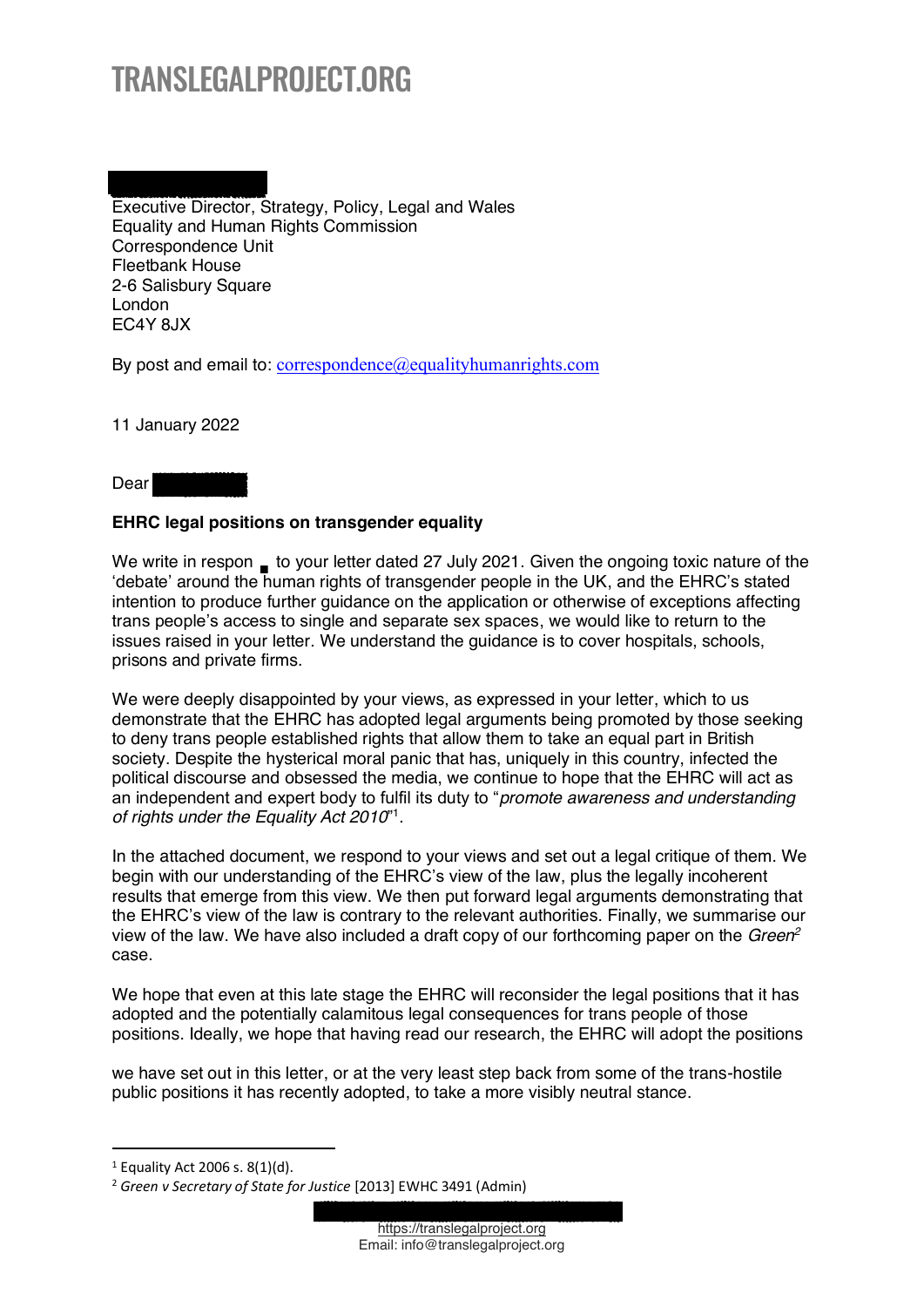Going forward, we ask that the EHRC commissions a genuinely independent body to provide high quality and independent legal research in this area.

In the immediate term, we also ask that you take our views of the law and the authorities we reference into account when you formulate the guidance on single and separate sex spaces.

We look forward to hearing from you.

Yours sincerely

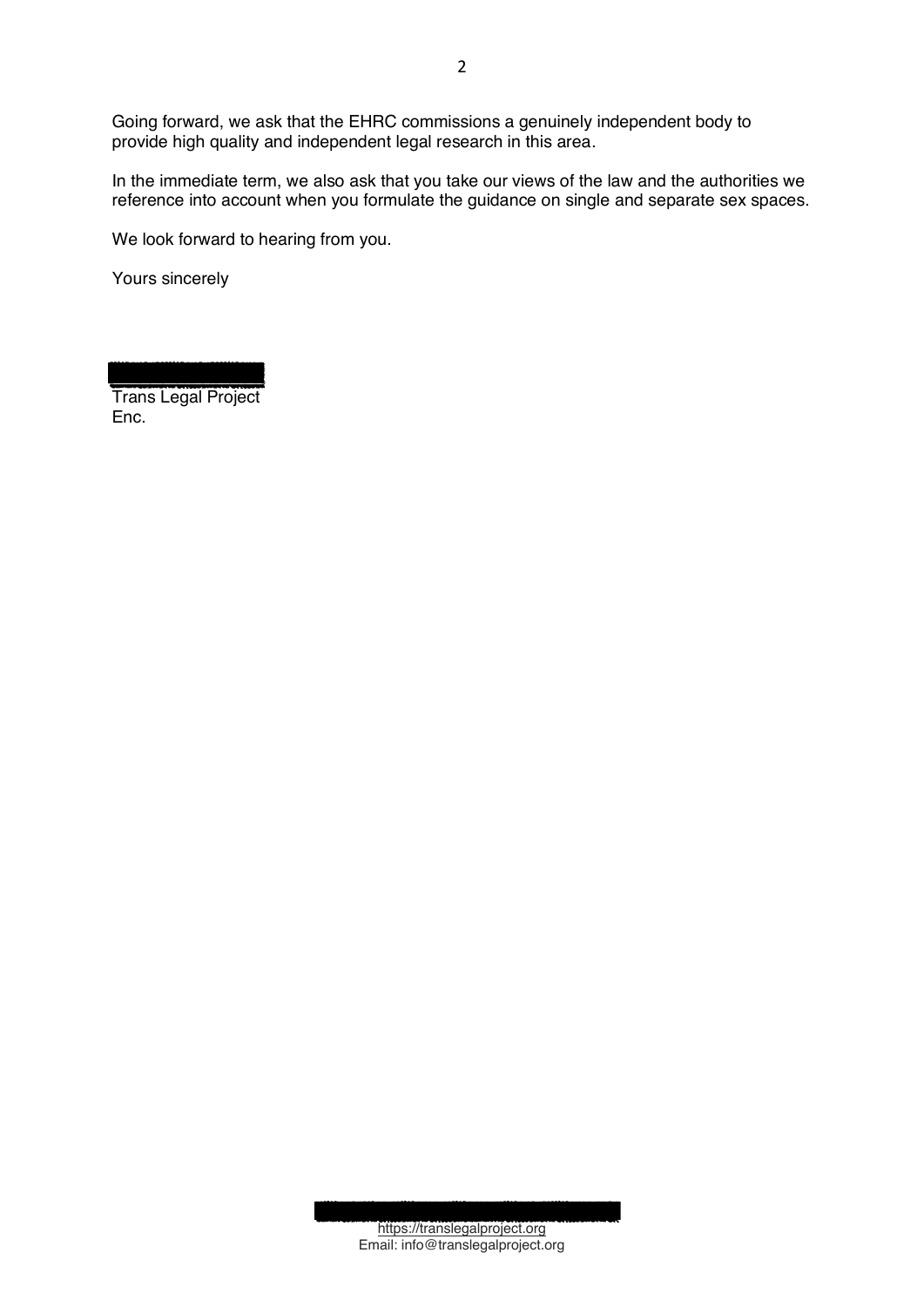## **1 The EHRC¶s view of the law regarding single and separate sex spaces**

We would summarise the EHRC's views of the leading cases is as follows:

| Case                                                      | <b>View</b>                      |
|-----------------------------------------------------------|----------------------------------|
| A v Chief Constable of West Yorkshire Police <sup>3</sup> | No longer good law following GRA |
| Croft v Royal Mail <sup>4</sup>                           | No longer good law following GRA |
| $MB^5$ (at the CJEU)                                      | Confined to its facts            |
| Brook v Tasker <sup>6</sup>                               | Not a precedent                  |
| Green <sup>7</sup>                                        | Good law                         |

Given the paucity of authorities in this area, what stands out is the number of cases from the senior courts that the EHRC reject. In fact, the EHRC's legal position is based on just one judgment of a High Court judge in *Green*, a domestic law case about discrimination in the exercise of a public function in the administration of a prison.

The EHRC's preference for *Green* over the cases in the more senior courts has a major impact on the rights of trans people regarding employment and services to the public. By disregarding *A* and also *Croft*, a case directly on point, and preferring *Green*, employment law is left unworkable. Further, trans people with and without a GRC risk facing blanket bans when trying to access services.

#### 1.1 Employment

#### *1.1.1 Trans people without a GRC*

If the EHRC is correct in its view of the law*,* then trans people without a GRC would be unable to use toilets and other facilities provided under *The Workplace (Health, Safety and Welfare) Regulations* 1992 ('the Workplace Regs') that match their acquired gender. This is because the EHRC views the legal sex of such trans people to be their sex registered at birth and the Workplace Regs require that facilities are segregated by sex (unless unisex facilities are available with appropriate measures to ensure privacy). In such circumstances a trans person without a GRC would not have a claim for discrimination on the grounds of *gender reassignment* as the Equality Act 2010 ('EA 2010') provides an exception<sup>8</sup> to discrimination regarding anything done "*in pursuance*" of a statutory instrument.

This is of course exceptionally problematic for the participation of trans people in the work place, as without a GRC they would be forced to 'out' themselves to other employers and use facilities that align with their sex registered at birth. Being excluded from the work place will damage the mental health and financial wellbeing of trans people as well as place an increased economic burden on the state.

It is also problematic for other people such as cisgender women who would very likely suffer immense distress if a trans man (including those with a phalloplasty) was compelled to use open changing rooms and showers alongside them.

<sup>3</sup> [2004] UKHL 21

<sup>4</sup> [2003] EWCA Civ 1045

<sup>5</sup> *MB v Secretary of State for Work and Pensions* (Case C-451/16)

<sup>6</sup> Unreported 7 March 2014, Halifax County Court

<sup>7</sup> *Green v Secretary of State for Justice* [2013] EWHC 3491 (Admin)

 $8$  Schedule 23 paras.  $1(1)(b)$  and  $1(2)$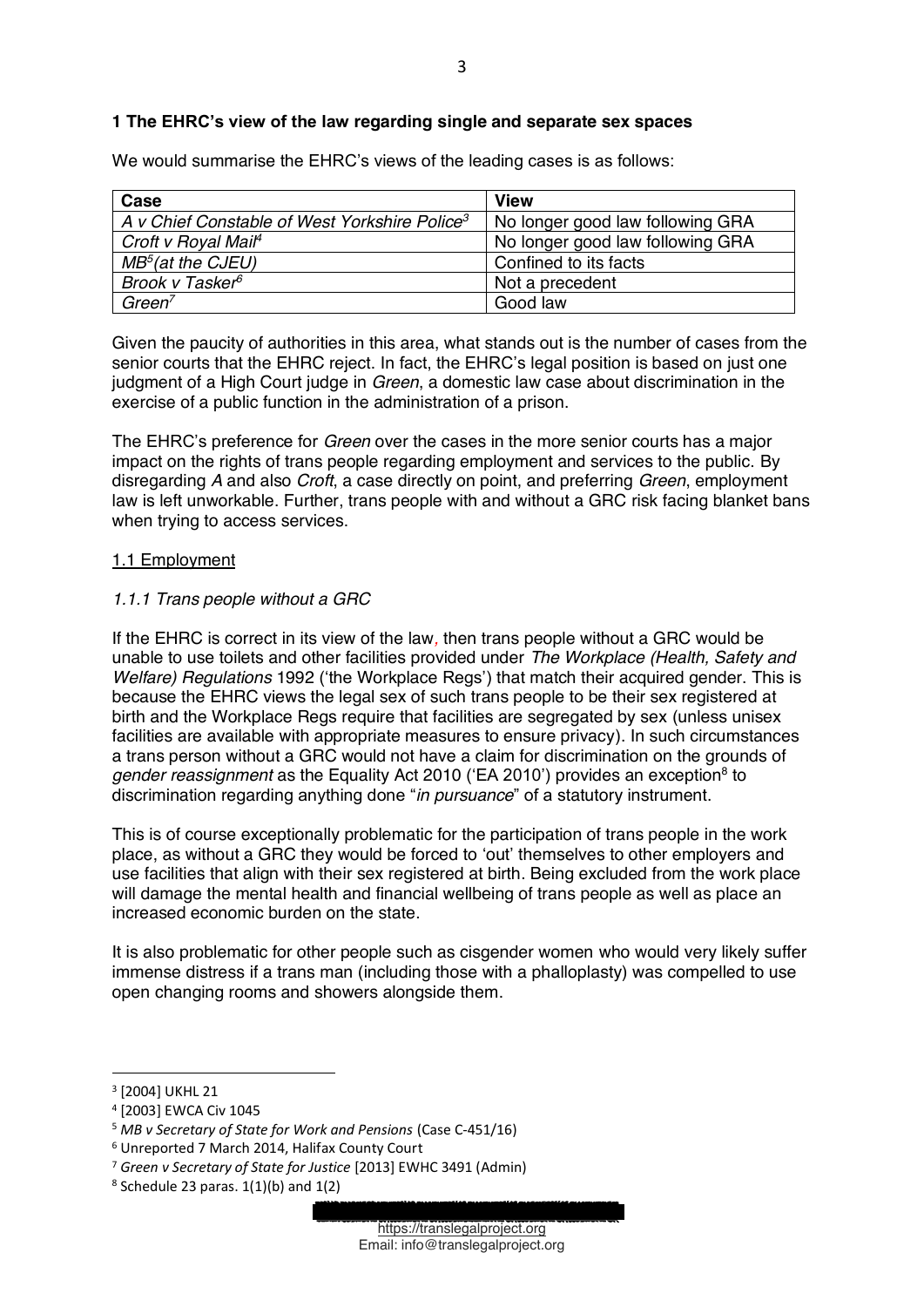Both of these problems arise due to the EHRC's preference for the authority of *Green* over A and *Croft*.

## *1.1.2 Trans people with a GRC*

Conversely, problems also arise with the EHRC's current legal position even when a trans person has obtained a GRC. Under the Workplace Regs, a trans woman with a GRC, but who has *not* had genital surgery, would be entitled to use the women's open showers and open changing rooms provided under the regs. If an employer tried to stop her from using these facilities, then that employer would have no defence to a claim of discrimination against them, brought on the grounds of *gender reassignment*. This is because the EA 2010 has no relevant exceptions and in the EHRC's view *Green* is definitive regarding the appropriate comparator.

We do not believe a trans woman has ever behaved in this way at work and our experience is that trans people do everything possible to blend in and avoid causing distress to others in settings like changing rooms. Nonetheless, we highlight this as a legal problem that results from abandoning *Croft*.

#### 1.2 Services to the public

#### 1.2.1 *Trans people without for a GRC*

As a result of the EHRC's views, trans people without a GRC would only have a claim for *indirect* discrimination as opposed to *direct* discrimination if denied access to a single or separate sex service provided to the public. The severely weakens the rights of trans people.

In order to succeed in a claim, the trans person must overcome two exceptions: the exception contained in EA 2010 s.19(2)(d) and the exception contained in EA 2010 Sched. 3 para. 28.

The EHRC 'Services, public functions and associations: Statutory Code of Practice' ('the Services Code') paras.  $5.25 - 5.35$  cover the s.  $19(2)(d)$  exception and there is nothing in these paragraphs that suggest this exception can only be applied on a case-by-case basis. Existing case law on other protected characteristics, such as age, makes clear that indirect discrimination can be justified on a blanket basis<sup>9</sup>. We would of course hope that the courts would take a different approach to *gender reassignment* discrimination, but if the EHRC disregards *A* and *Croft*, then the only consistent approach is to accept trans people can suffer discrimination on a blanket basis.

The well-known sched. 3 exception is covered by the Services Code paras. 13.57-13.60. These paragraphs take legal principles regarding *gender reassignment* discrimination in the context of employment and applies them to services. Yet, bizarrely, the EHRC now believes that the cases that underpin these legal principles are no longer good law.

Paragraph 13.59 holds that when a trans person "*is visually and for all practical purposes indistinguishable from a non-transgender person of that gender, they should normally be treated according to their acquired gender...*". The legal basis for this assertion is the case of A. Paragraph 13.60 holds that a policy excluding trans people should be applied on a "case*by-case basis*´ and advises service providers to consult with other service users before denying services to a trans person. The legal basis for this is of course *Croft*.

<sup>9</sup> See for example *Seldon v Clarkson Wright and Jakes* {2012] UKSC 16 on indirect *age* discrimination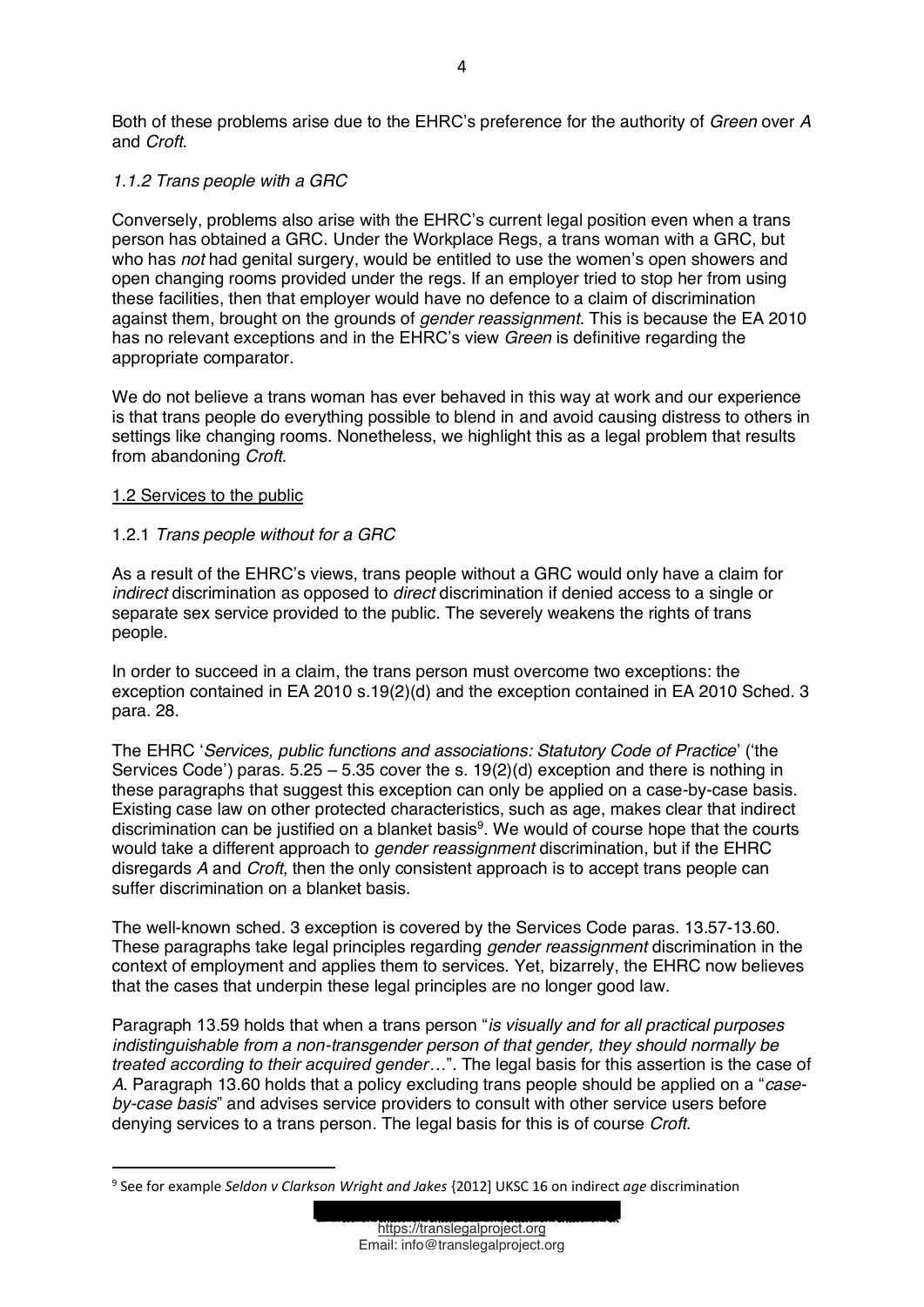Although J Henshaw in *AEA v EHRC<sup>10</sup>* confirmed that the EHRC was entitled to provide the guidance in these paragraphs, neither the legal status of *A* nor *Croft* was brought to his attention by either party. Had he known that these paragraphs express legal principles that both parties believed were no longer good law, he may have ruled differently.

The EHRC's view that A and *Croft* are no longer good law results in nullifying the legal principles that inform the Services Code paras. 13.57-13.60 which it has recently defended. As a result, trans people without a GRC risk being excluded on a blanket basis either under the s.19(2)(d) exception or the Sched. 3 exception.

# *1.2.2 Trans people with a GRC*

It is common ground between Trans Legal Project and the EHRC that trans people with a GRC can suffer *direct discriminatio*n if excluded from separate sex services on the grounds of their *gender reassignment*. However, the sched. 3 exception discussed above still applies to direct discrimination. On the EHRC's view though there would be no legal underpinning for paras. 13.57-13.60 of the Services Code, as discussed above, which inevitable results in the risk that even trans people with a GRC could be excluded from services on a blanket basis.

# **2. Legal arguments contrary to the EHRCs views**

It is trite law (and we are shocked that we need to write this) that a legal ruling as to the interpretation of the law is binding until either the decision is overturned by a superior court or by statute. In the case of domestic law rulings of the Law Lords or Supreme Court there is no superior court that can overturn them. However, the Supreme Court (previously the Appellate Committee of the House of Lords) could overturn them in a new case<sup>11</sup>. In the case of rights under EU law, these *cannot* be overturned by statutes enacted whilst the UK was a member of the EU.

Further, just because Parliament has enacted legislation similar to *pre-existing* case law, this does not in itself overturn that pre-existing case law. For example, even though *Wheeldon v Burrows12* was decided in the Victorian era when the property market was very different, even though it predates the great land law reforms of the 1920s and, most importantly, even though Parliament twice<sup>13</sup> legislated directly in this area, it still remains good law to this day. The difference between rights granted in *Wheeldon v Burrows* and rights granted under Law of Property Act 1925 s. 62 is a source of academic debate, but there is no debate that these rights emanate from two separate sources.

<sup>10</sup> [2021] EWHC 1623 (Admin)

<sup>&</sup>lt;sup>11</sup> Under the terms of Lord Gardiner's 26 July 1966 Practice Statement

<sup>12</sup> (1879) LR 12 Ch D 31

<sup>13</sup> Conveyancing and Law of Property Act 1881 s. 6 and the Law of Property Act 1925 s. 62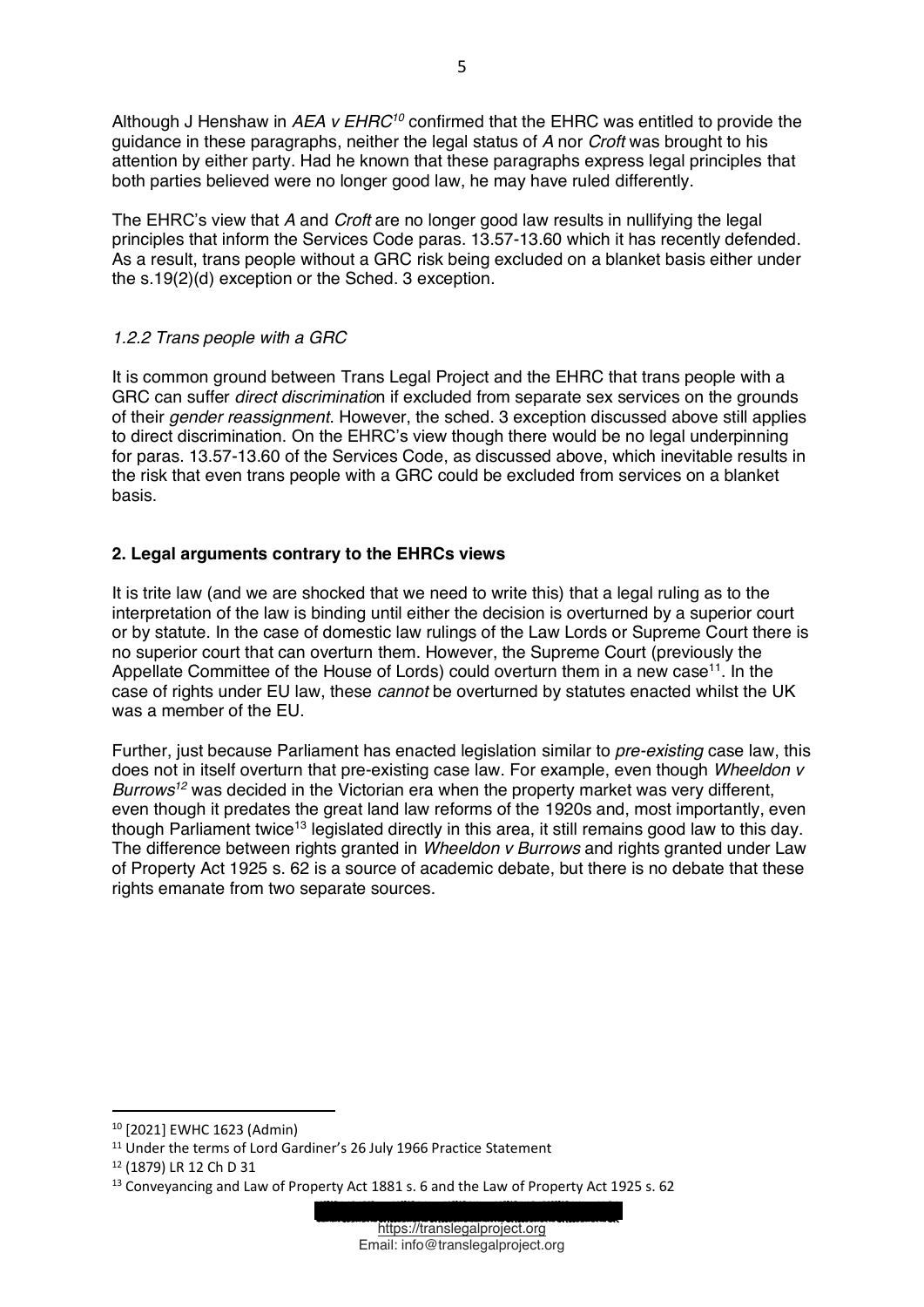It is strange that the EHRC maintains that the speculative *obiter* from Baroness Hale in *A* means that she felt the GRA would overturn her decision in *A*.

The Law Lords in *A* knew that the government was bringing forth legislation that would become the GRA and they would of course have known that if they decided in favour of A that this decision would sit alongside the GRA (just like *Wheeldon v Burrows* and s. 62 LPA 1925). Deciding in favour of A could have been viewed as breaching public policy by circumventing the statutory requirements of the GRA. The decision might have also been incompatible with the GRA, causing problems going forward. All of these concerns are addressed by the submission from Rabinder Singh QC on behalf of the government, which Baroness Hale summarised as follows,

³*In the light of the Gender Recognition Bill, currently before Parliament, there is no policy objection to regarding Ms A as female for all purposes, including intimate searches. Nor would it be inconsistent with the wider ranging provisions in the Bill for us to hold that*  European Community law required that it be anticipated in this respect."<sup>14</sup>

As noted in your letter to us of July 27th, 2021, Baroness Hale talks about "*questions of* demarcation and definition<sup>"15</sup>. However, the letter fundamentally misunderstands this part of the judgment. Baroness Hale refers to edge cases where it would not be clear that the ruling in *A* applies. She of course does not set out to undermine her own decision in circumstances where it is clear it should apply!

Baroness Hale gives two examples. First, she gives the example of an individual who "*has not successfully achieved the transition to the acquired gender*´ 16. Should this individual be treated in their acquired gender for the purpose of the Sex Discrimination Act 1975? Second, she refers to the case of *KB v National Health Service17.* In this case the CJEU decided it was for the national court to decide whether or not a trans man who was in a marriage like relationship with a female NHS worker was entitled to a survivor's pension. What rights would the individuals in KB have if their relationship "was not as close to marriage"<sup>18</sup>?

Baroness Hale then concludes:

³*The Gender Recognition Bill provides a definition and a mechanism for resolving these demarcation questions. But until then it would be for the Employment Tribunals to make that judgment in a borderline case.´ 19*

Baroness Hale is correct in stating that the GRA provides a mechanism for resolving these edge cases. She likely expected that trans people would prefer to take advantage of the GRA, which was intended to provide a streamlined route to full recognition of legal rights versus the alternative of an uncertain, expensive, complicated and slow process of obtaining partial legal recognition via the courts. But, just because the GRA contains such a mechanism to resolve edge cases, it does *not* mean that transgender individuals without GRCs are stripped off their legal rights under EU law.

<sup>14</sup> *A* para. 47

<sup>15</sup> Ibid. para. 60

 $16$  Ibid.

<sup>17</sup> Case C-117/01

<sup>18</sup> Op. Cit. A para. 60

 $19$  Ibid.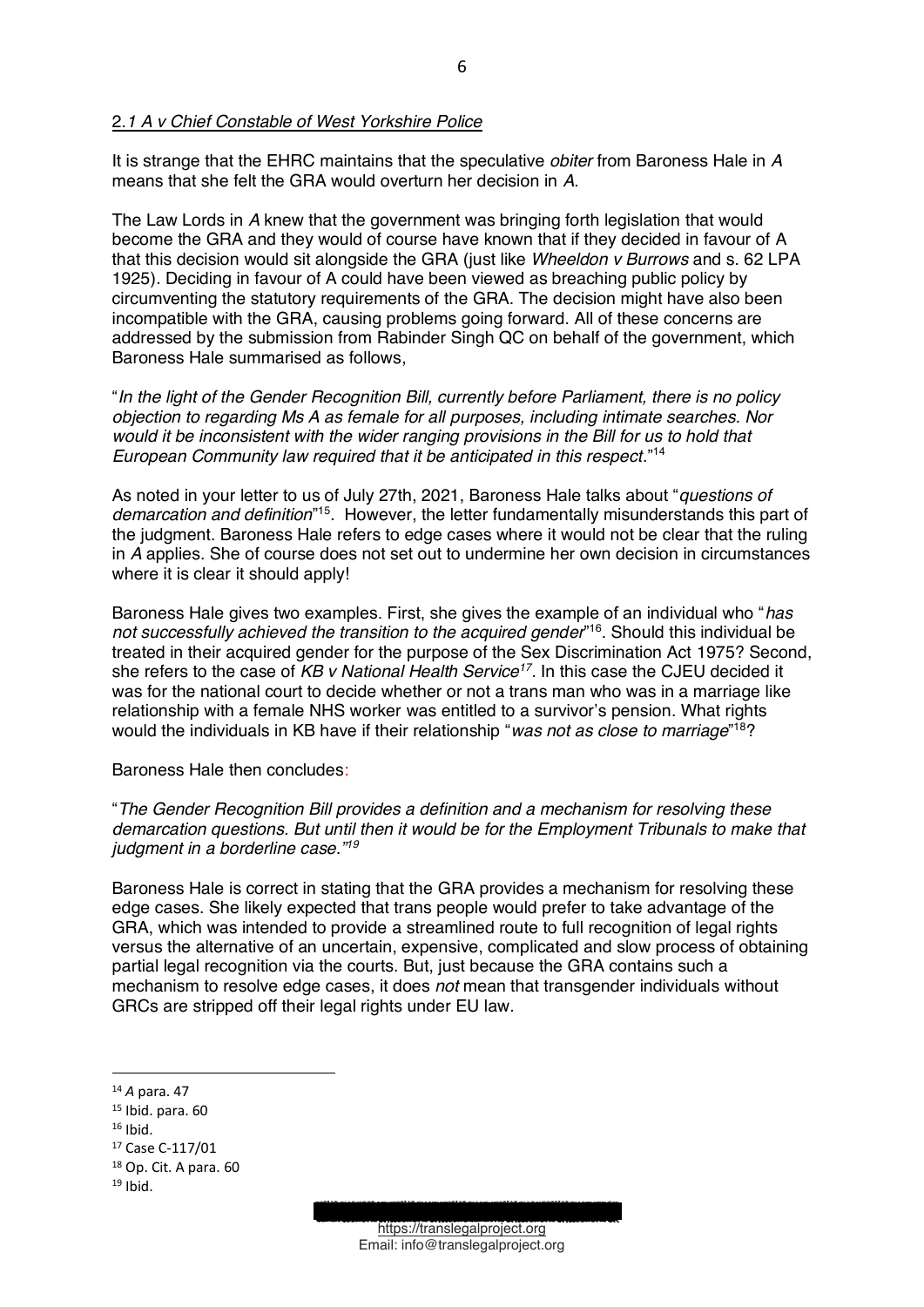Moreover, as influential as Baroness Hale's speech is, these remarks have to be viewed as speculative *obiter* given that the GRA had *not been enacte*d at the time she made them. To determine if the GRA has overridden the decision in A, it is necessary to look at the wording of the GRA itself.

The key part of the GRA is clause s. 9(1), which states that:

*<sup>a</sup>Where a full gender recognition certificate is issued to a person, the person's gender becomes for all purposes the acquired gender (so that, if the acquired gender is the male gender, the person's sex becomes that of a man and, if it is the female gender, the person's sex becomes that of a woman).´*

There are two things noteworthy about the drafting of this clause. Firstly, it uses the phrase "all purposes" thereby leaving it open whether an individual can have different legal genders for different purposes<sup>20</sup>. Secondly, it only specifies what happens when an individual has a GRC; it is silent on the effect of not having a GRC. In our view, consistent with its submission in *A*, the government was careful to preserve pre-existing case law.

The meaning of this section of the GRA was examined by the Court of Appeal in the case of *MB*. MB did not have a GRC as she did not wish to dissolve her marriage, then a requirement to acquire one under GRA. She sought to exercise the right (that came from *Richards<sup>21</sup>*) to draw her pension at the age of 60. At the Court of Appeal, LJ Underhill stated:

³*It is necessarily implicit in the scheme of the legislation that the acquired gender will not be recognised, for the purpose of legal rights which depend on gender ... unless and until such a certificate has been issued.´ <sup>22</sup>*

This is a highly controversial position to take and one that we view as incorrect. The principle of legality means, per Lord Hoffman in *ex parte Simms23* that *³*[f]*undamental rights cannot be overridden by general or ambiguous words*<sup>"24</sup>. Fundamental rights, which surely include the right of trans people to be recognised in their acquired gender, cannot be removed by general words. But LJ Underhill does not use general words to remove this right; he goes further and implies words into the statute. He notes though that given the "*primacy of EU* law<sup>"25</sup>, it was still possible in principle for a right in EU law to override the GRA. MB appealed to the Supreme Court, but the Justices unfortunately did not review LJ Underhill's interpretation of the GRA as they stayed the appeal pending a referral to the CJEU.

The rights in EU law recognised in *A* and *Richards* are of a different nature to each other. LJ Underhill in MB quotes LJ Aikens (in *Timbrell v Secretary of State for Work and Pensions*<sup>26</sup>*)* when he states that "... the crucial feature in Richards was that there was 'no legislative or *other legal means to give recognition to a person's acquired gender*<sup>37</sup>. He then goes on to state "*[t]hat situation no longer obtains*"<sup>28</sup> due to the passage of the GRA. In LJ Underhill's view not only has the GRA closed off any route to recognition of legal rights in domestic law except via a GRC (by implying words into the act), it had also extinguished the right in EU law found in *Richards.* MB does not get her pension. This is a strange interpretation of an

<sup>27</sup> *MB C of A* para. 11

https://translegalproject.org Email: info@translegalproject.org

<sup>20</sup> Something that Baroness Hale speculated about in *A* (para. 52)

<sup>&</sup>lt;sup>21</sup> *Richards v Secretary of State for Work and Pensions* (Case C-423/04)<br><sup>22</sup> *MB v Secretary of State for Work and Pensions* [2014] EWCA Civ 1112 ('*MB C of A'*)

<sup>23</sup> [2002] 2 AC 115

<sup>24</sup> Ibid. para. 12

<sup>25</sup> *MB C of A* para. 12

<sup>26</sup> [2010] EWCA Civ 701

<sup>28</sup> *MB C of A* para. 12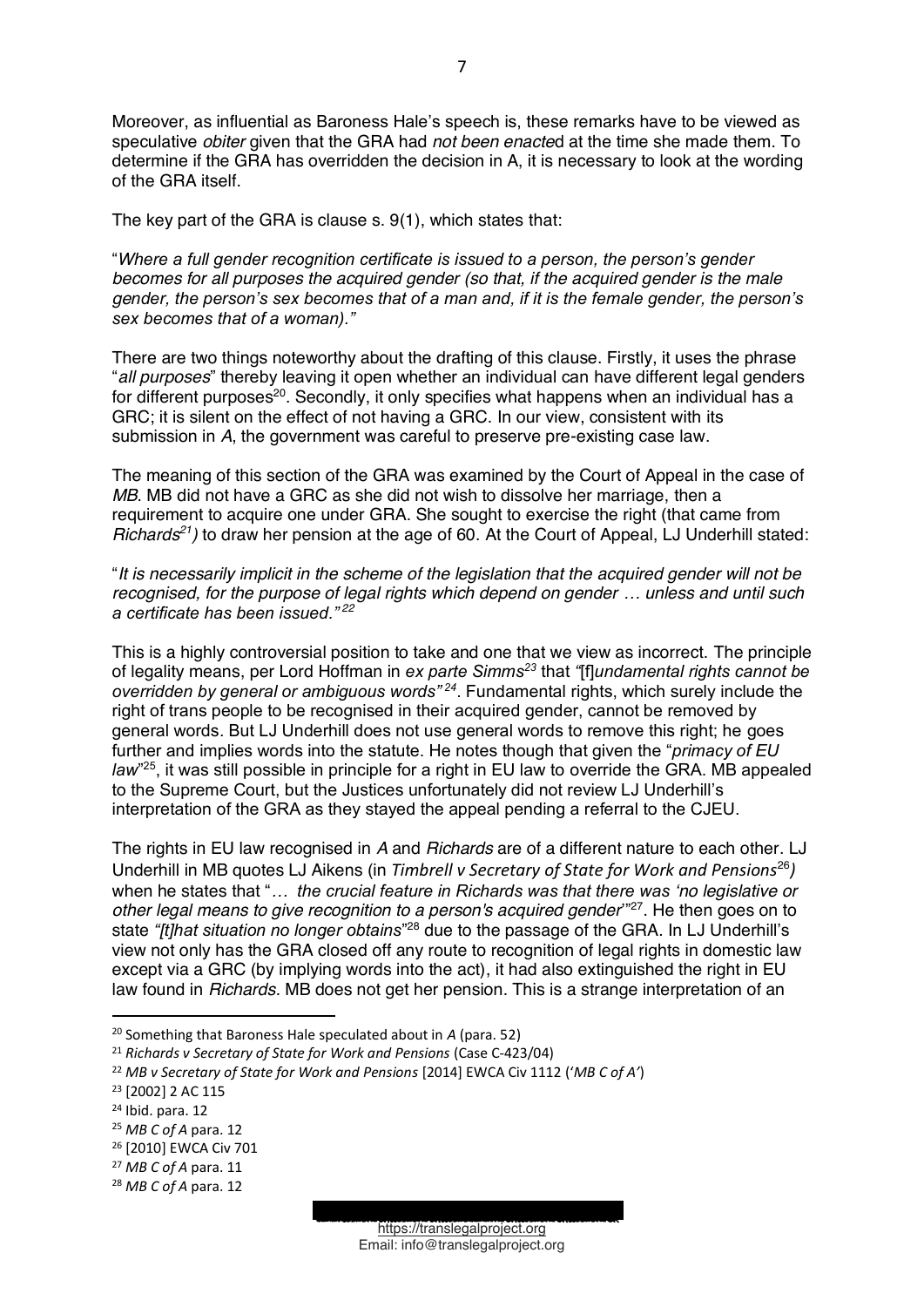act intended to grant, not remove, rights for transgender people. The CJEU though disagreed with LJ Underhill and found that Member States could not impose a precondition of dissolving a marriage before allowing a transgender woman to claim her state pension29.

It was open to the Law Lords in *A* to have decided that A was unable to enjoy her rights under an EU directive due to the failure of the government to legislate. The remedy would then have been compensation from the government for this failure. This would have been possible by reading the case of *KB* in a different way and extending the decision in *Bellinger*<sup>30</sup>. It would also have been understandable given the government was addressing the matter by legislating.

Instead, the Law Lords found that in EU law making a full transition<sup>31</sup> was a sufficient precondition for a transgender person to be recognised in their acquired gender for the purposes of the EU Employment directive. Per Baroness Hale:

³*In this case* [as opposed to the theoretical edge cases discussed earlier] *« Ms A has done everything that she possibly could do to align her physical identity with her psychological identity. She has lived successfully as a woman for many years. She has taken the appropriate hormone treatment and concluded a programme of surgery. She believes that she presents as a woman in every respect.*

*« In my view community law required in 1998 that such a person be recognised in her*  reassigned gender for the purposes covered by the [the EU Employment directive]"<sup>32</sup>

Not only did the Law Lords find EU Law required A's acquired gender to be recognised, they were able to do this by statutory interpretation<sup>33</sup>. Therefore, rather than interpret the GRA in a manner that *quashes* the right in *A*, the GRA must be interpreted in a manner that *gives effect* to this right.

More recently in *For Women Scotland v The Lord Advocate34*, Lady Wise needed to decide whether trans women (with and without GRCs) would be recognised as women in EU law and therefore able to benefit from positive action measures that could be justified for women*.* She acknowledges that *A* was decided before formal recognition of gender reassignment in domestic law35, but then goes on:

³[n]*otwithstanding that position, Lady Hale « concluded that the correct interpretation of P v S was that µ... for the purposes of discrimination between men and women in the fields covered by the Directive, a transperson is to be regarded as having the sexual identity of the gender to which he or she has been reassigned.*"

<sup>29</sup> *MB v Secretary of State for Work and Pensions* (Case C-451/16) para. 53

<sup>30</sup> *Bellinger v Bellinger* [2003] UKHL 21

<sup>&</sup>lt;sup>31</sup> Lord Bingham describes the test as "post-operative transsexual who is visually and for all practical purposes *indistinguishable from non-transsexual members of that gender''* (para. 11) and Baroness Hale describes the test as *"… has done everything that she possibly could do to align her physical identity with her psychological identity. ...* She has taken the appropriate hormone treatment and concluded a programme of surgery." Our view is that these are two different descriptions of the same test and we prefer Baroness Hale's wording. That the two speeches are consistent is no doubt how Lord Steyn and Carswell felt they were able to agree with both them.

<sup>32</sup> *A* paras. 61-63

<sup>33</sup> Baroness Hale states "This means that section 54(9) of PACE must be interpreted as applying to her in her *reassigned gender...*" para. 59

<sup>34</sup> For Women Scotland v The Lord Advocate [2021] CSOH 31 ('FWS')

 $35$  Ibid. para. 60

https://translegalproject.org Email: info@translegalproject.org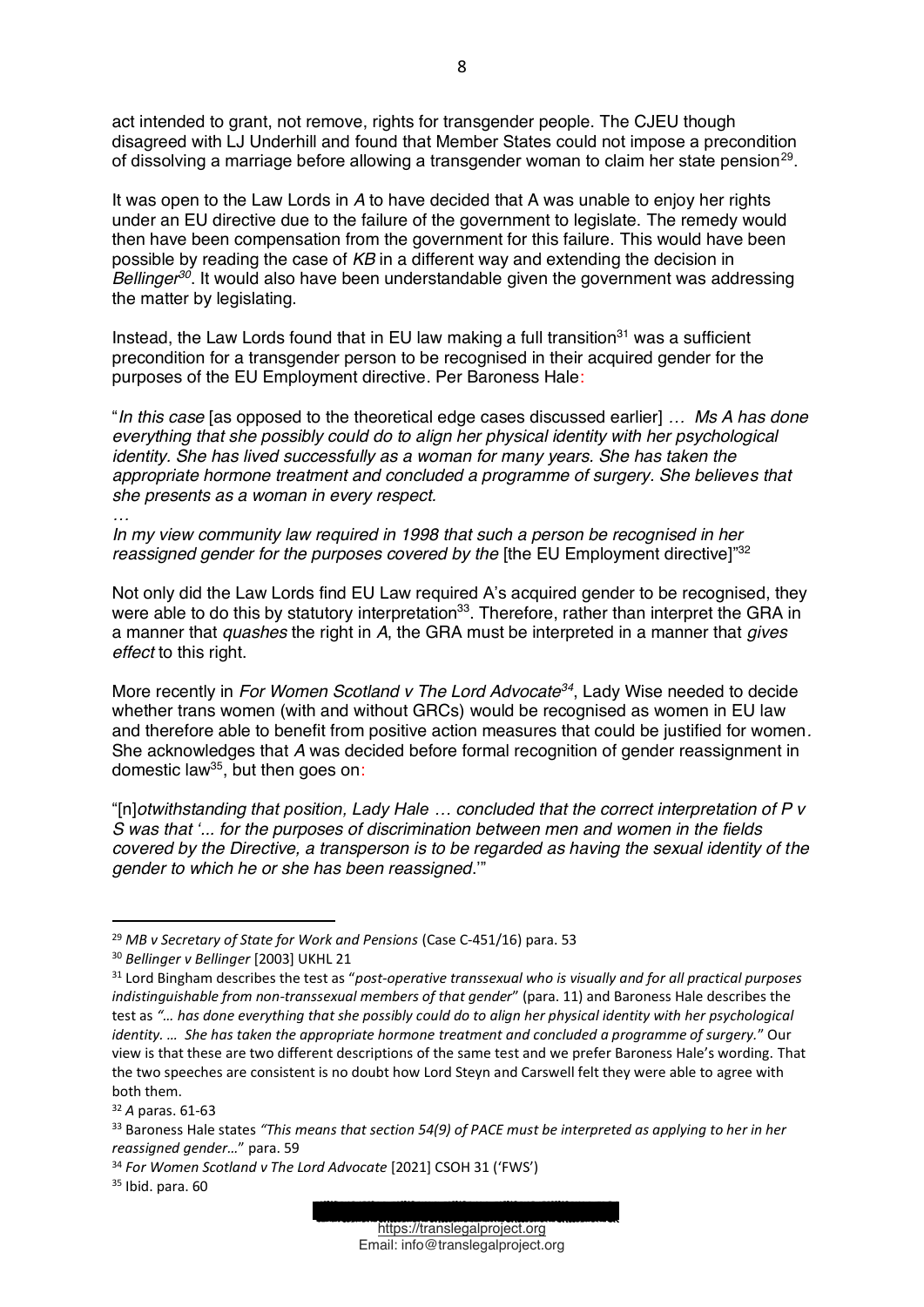Lady Wise's judgment states as a result that "*EU law confirms that discrimination against* transwoman [sic] *is sex discrimination*"<sup>36</sup> and Member States are entitled to legislate in domestic law on this basis. Rather than treat *A* as bad law, Lady Wise relies on this case for a key legal point.

*For Women Scotland* was heard in the Outer House of the Court of Session and is currently subject to an appeal. However, we have no reason to believe that the law in Scotland is different to the law in England and Wales in this area.

Given the specificity of the right in *A*, the lack of preconditions to enjoying it (other than making a full physical transition), the fact that it is directly applicable, the expectation of the Law Lords in *A* that it would sit alongside the GRA without undermining public policy and the continued judicial recognition of this right in *For Women Scotland*, our view is that the right in *A* remains applicable to trans people without a GRC.

## 2.2 *Croft v Royal Mail*

Regarding *Croft*, there is nothing in the GRA that determines the appropriate comparator for claims of discrimination on the grounds of *gender reassignment* related to separate sex spaces. Further, the *actus reus* of *Croft*<sup>37</sup> is that the legal test for determining the correct comparator does not depend on the legal gender of the trans person. Therefore, *Croft* remains unaffected by the commencement of the GRA.

When, the EA 2010 was enacted, Parliament once again had the opportunity to revisit the determination of the correct comparator in matters of employment. Again, Parliament chose to leave the law unchanged with respect to employment. However, Parliament added the statutory sched. 3 exception (discussed above) with respect to services. Therefore, the courts enjoy a similar discretion regarding services due to statute as they already do regarding employment due to *Croft*.

Finally, the case of *Green* does not support the notion that following the GRA *Croft* is no longer good law. Although, we do not think Green should be relied on for any purposes, if it is believed that *Green* is decided correctly, then there is no option but to accept *Croft* is good law because HJH Richardson states in the former that he was influenced by the decision in *Croft38*. The apparent dissonance this position creates is resolved by noticing that *Green* was only concerned with domestic law, but *Croft* was concerned with the implementation of an EU directive in domestic law39.

#### 2.3 *Green*

*Green* concerned the provision of services in the execution of a public function in a prison. It cannot be viewed as having "*general applicability*", given it did not concern any points of EU Law. On the other hand, discrimination on the grounds of *gender reassignment* (which under EU Law is viewed as *sex* discrimination) is prohibited in the areas of employment and services by EU directives. Whatever one's view of *Green*, it cannot be viewed as a



<sup>36</sup> FWS para. 61

<sup>37</sup> See our paper on *Green* that examines *Croft* in detail

<sup>38</sup> *Green* para. 68

<sup>&</sup>lt;sup>39</sup> Per LJ Pill in *Croft* para. 52 "The employer must respect the dignity and freedom of the employee (P v S, *paragraph 22)…"*